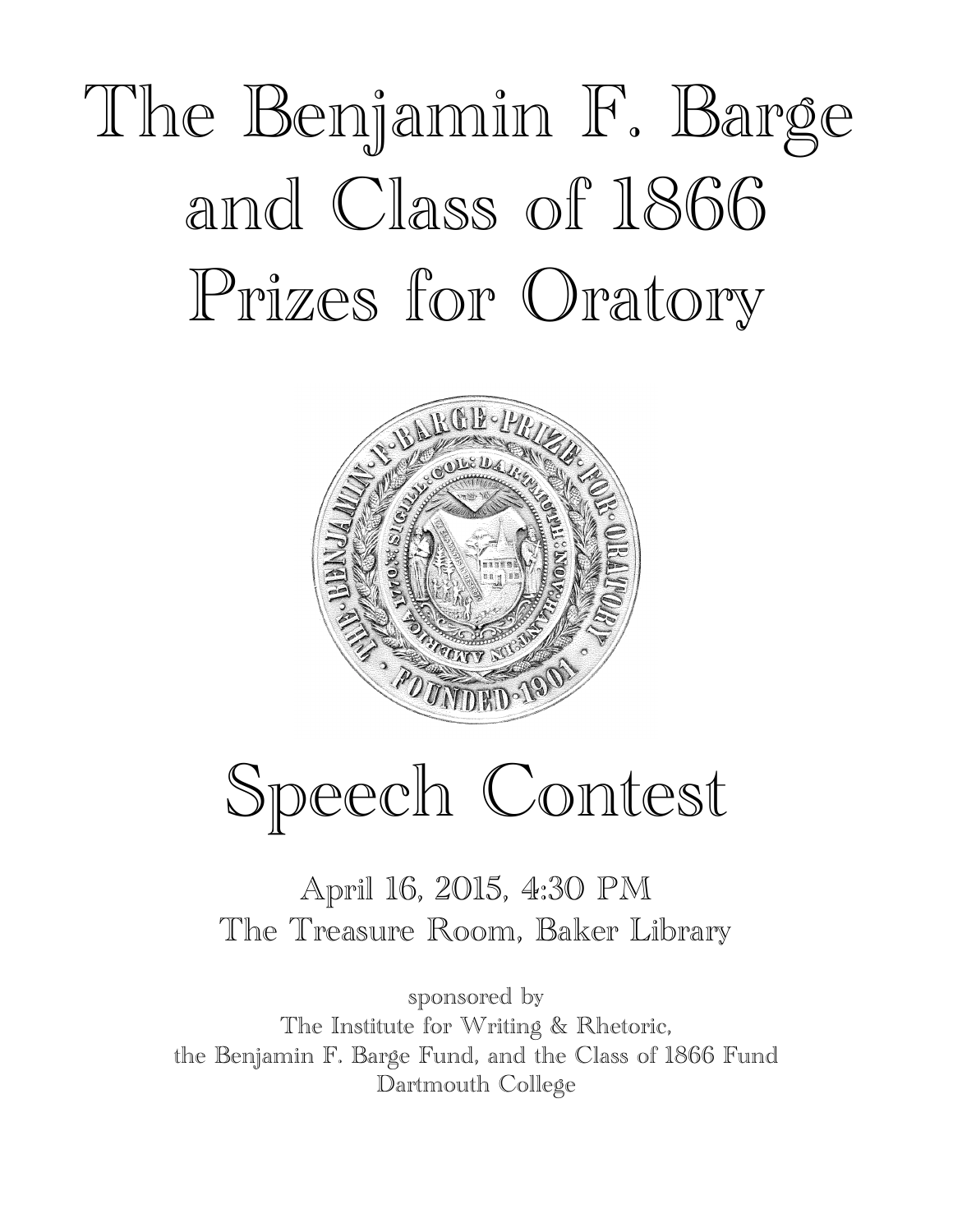## **About the Benjamin F. Barge Prize for Oratory**

The Benjamin F. Barge Prize for Oratory was established by Benjamin F. Barge (1832-1902) in 1901 and continued until 2004. After a six-year hiatus, we re-launched the Benjamin F. Barge Prize for Oratory in May 2010. The award is presented to a member of the senior class who is determined by a panel of three judges to "write and pronounce in public an English oration in the best manner." Judges are instructed to consider content and delivery equally when determining the winner of the contest. One senior student will be named the winner and will receive a medal and a cash award.

## **About the Class of 1866 Prizes for Oratory**

These prizes were established in 1905 by Waldemer Otis and Dr. James A. Spaulding, both members of the Class of 1866, and continued until 2004. We re-launched the Class of 1866 Prizes in May 2011. There are two prizes, one to a junior and one to a sophomore, to be awarded "for excellence in original orations." Winners receive a certificate and a cash award.

## **About the Institute for Writing and Rhetoric at Dartmouth College**

The Institute for Writing and Rhetoric fosters students' abilities as writers, speakers, and critical thinkers. The Institute promotes a culture of writing and rhetoric across campus through courses, through peer engagement among students, and through sustained conversation among faculty. Institute courses include the first-year writing courses (Writing 2-3 and Writing 5, and the First-Year Seminars); courses in Speech; and advanced courses in writing. The Institute also includes peer-tutorial programs that support students in their writing, research, and new media activities.

The call for the 2016 Benjamin F. Barge Prize for Oratory (for seniors) and the Class of 1866 Prizes for Oratory (for sophomores and juniors) will be released during the Winter 2016 term and will be posted at that time on the Institute for Writing and Rhetoric's website (http://writingspeech.dartmouth.edu/).

## **About Speech at Dartmouth College**

The Speech component of the Institute for Writing and Rhetoric at Dartmouth College reflects speech at its best. We've created a forum for dynamic conversations to push our thinking about speech and other forms of communication. You'll find this spirit of curiosity and enthusiasm reflected in how we talk about, think about, write about, and do speech. You'll also see our commitment to speech through our thoughtfully designed courses that help students to become more confident, more effective, more informed communicators.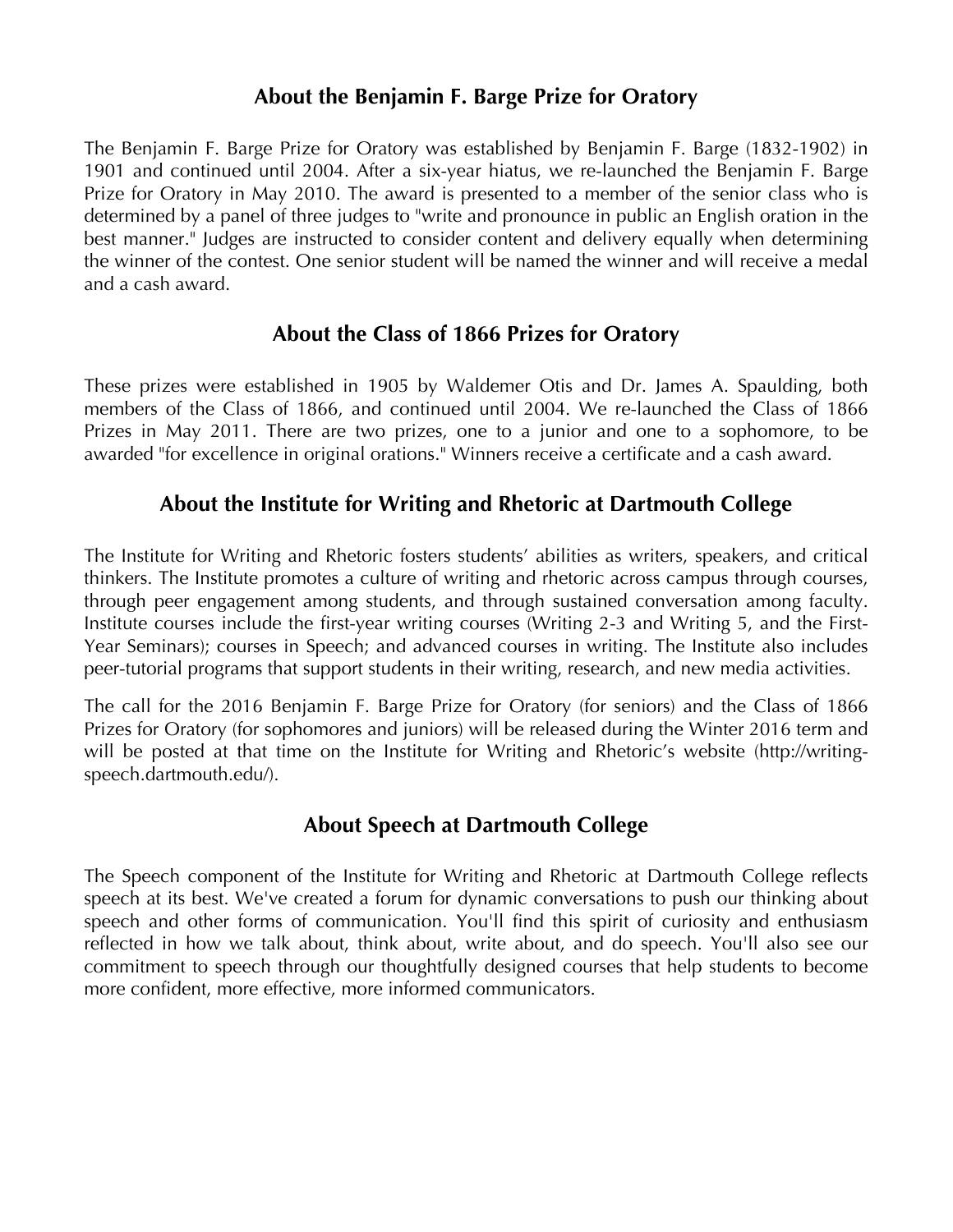#### **PROGRAM**

| Welcome<br>                                        | Paul B. Klaas, '74                                                                   |
|----------------------------------------------------|--------------------------------------------------------------------------------------|
| Introduction of Judges & Contestants               | <b>Josh Compton, Senior Lecturer,</b><br><b>Institute for Writing &amp; Rhetoric</b> |
| <b>Class of 1866 Prize Contestant Speeches</b>     |                                                                                      |
| <b>Benjamin F. Barge Prize Contestant Speeches</b> |                                                                                      |
| <b>Reception &amp; Award Announcements </b>        | Ferguson Room, Room 206,<br><b>Baker Library</b>                                     |
| <b>Announcement of Prize Winners</b><br>.          | <b>Christiane Donahue, Director,</b><br><b>Institute for Writing &amp; Rhetoric</b>  |

## **CONTEST ORGANIZER**

#### **Josh Compton**

*Senior Lecturer in Speech, Institute for Writing and Rhetoric*

Josh Compton (Ph.D., University of Oklahoma, 2004) joined the Dartmouth faculty in 2008. His scholarship of inoculation theory, political humor, and speech pedagogy has appeared in *Human Communication Research*, *Health Communication*, *Arts and Humanities in Higher Education*, *Public Relations Review*, *Communication Theory*, and other journals. His political humor analyses have been included in several books, including Routledge's *Laughing Matters* (2007) and Lexington's The Daily Show *and Rhetoric* (2011), and he wrote the inoculation chapter for *The Sage Handbook of Persuasion* (2013). He was a recipient of the National Speakers Association's Outstanding Professor Award, and his work has been recognized by the International Communication Association, the Eastern Communication Association, and the Pi Kappa Delta National Honorary. His courses at Dartmouth include Speech 20: Public Speaking, Speech 25: Persuasive Public Speaking, Speech 30: Speechwriting, Speech 32: Legal Rhetoric, Speech 33: Political Humor Rhetoric, Speech 34: Image Rhetoric, and Speech 40: Resistance to Influence.

Prof. Compton would like to thank Hope Rennie, Peggy Baum, Svetlana (Yana) Grushina, Melissa Herman, Julie Kalish, Ashley Kehoe, and Prudence Merton for their help with this year's contest.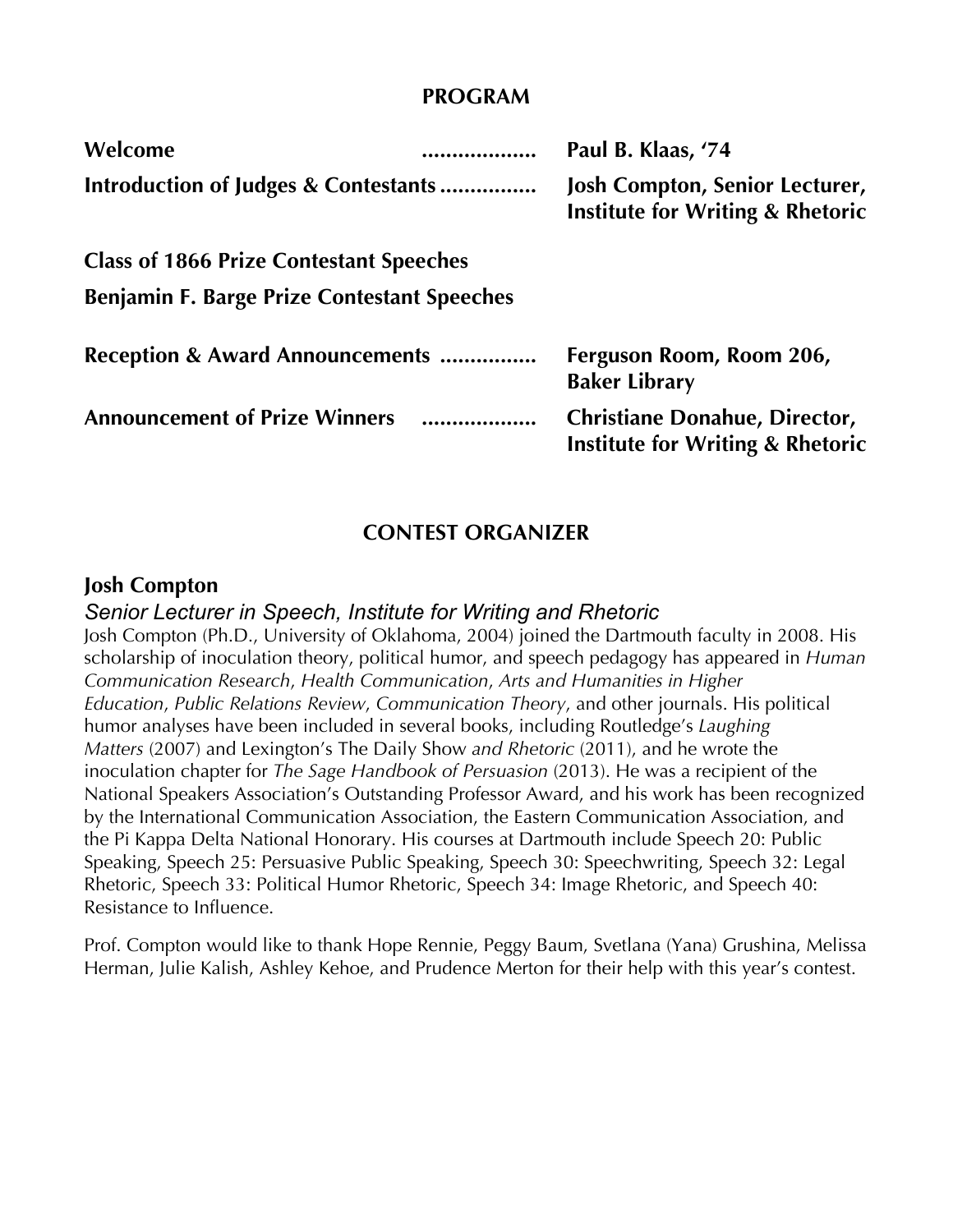## **THE COMMITTEE OF AWARD**

#### **Paul B. Klaas, '74**

#### *Senior Lecturer, Institute for Writing and Rhetoric, Dartmouth College; Principal, North Coast Arbitration Chambers, Minneapolis; and Arbitrator Member, Maitland Chambers, London*

Professor Klaas teaches Legal Rhetoric (Speech 32) at Dartmouth. He is also a Lecturer on Law at the Harvard Law School, an adjunct professor of law at the University of Minnesota Law School, a guest lecturer on international law at the Tuck School, and invited faculty on medical ethics and history at Mayo Clinic. While a student at Dartmouth, he won both the Class of 1866 Speech Contest and the Barge Medal for Oratory. After graduation from Dartmouth, he attended the Harvard Law School, graduating with a J.D. degree in 1977. Until 2014, he was a partner and trial lawyer at Dorsey & Whitney, a global law firm, resident in its Minneapolis and London offices, and chaired, in various years, that firm's litigation practice and international practice. He now sits as an independent arbitrator of international commercial disputes before the London Court of International Arbitration, the International Chamber of Commerce in Paris, and the International Centre for Dispute Resolution in New York City. Professor Klaas is a member of the Minnesota bar, a barrister of England and Wales, a Fellow of the American College of Trial Lawyers (Minnesota chapter), and a Fellow of the Chartered Institute of Arbitrators (London branch).

#### **Robyn Millan**

#### *Associate Professor in the Department of Physics and Astronomy, Dartmouth College*

Robyn Millan is an Associate Professor in the Department of Physics and Astronomy. She received her Ph.D. in physics at the University of California, Berkeley in 2002, and came to Dartmouth shortly thereafter as a NASA Spacegrant Visiting Young Scientist. She joined the Dartmouth teaching faculty in 2005. Her research includes the use of high-altitude scientific balloon experiments to study Earth's Van Allen radiation belts, a region of near-Earth space filled with high energy particles.

#### **Hon. Mary Miles Teachout**

#### *Vermont Superior Court*

Mary Miles Teachout received a B.A. in literature from Harvard and Radcliffe Colleges in 1968, and a Juris Doctor degree in 1975, having studied law at the University of Washington and Harvard Law School. She was an attorney in private practice in Norwich, Vermont for 17 years before her appointment in 1992 as a Superior Court Judge in Vermont. She has been a Trustee of the first Vermont chapter of the American Inns of Court, an organization that promotes excellence in the practice of law, since its founding, also serving twice as President, and has been active in judicial education throughout her career as a judge. She lives in Norwich with her husband, Professor Peter R. Teachout of Vermont Law School.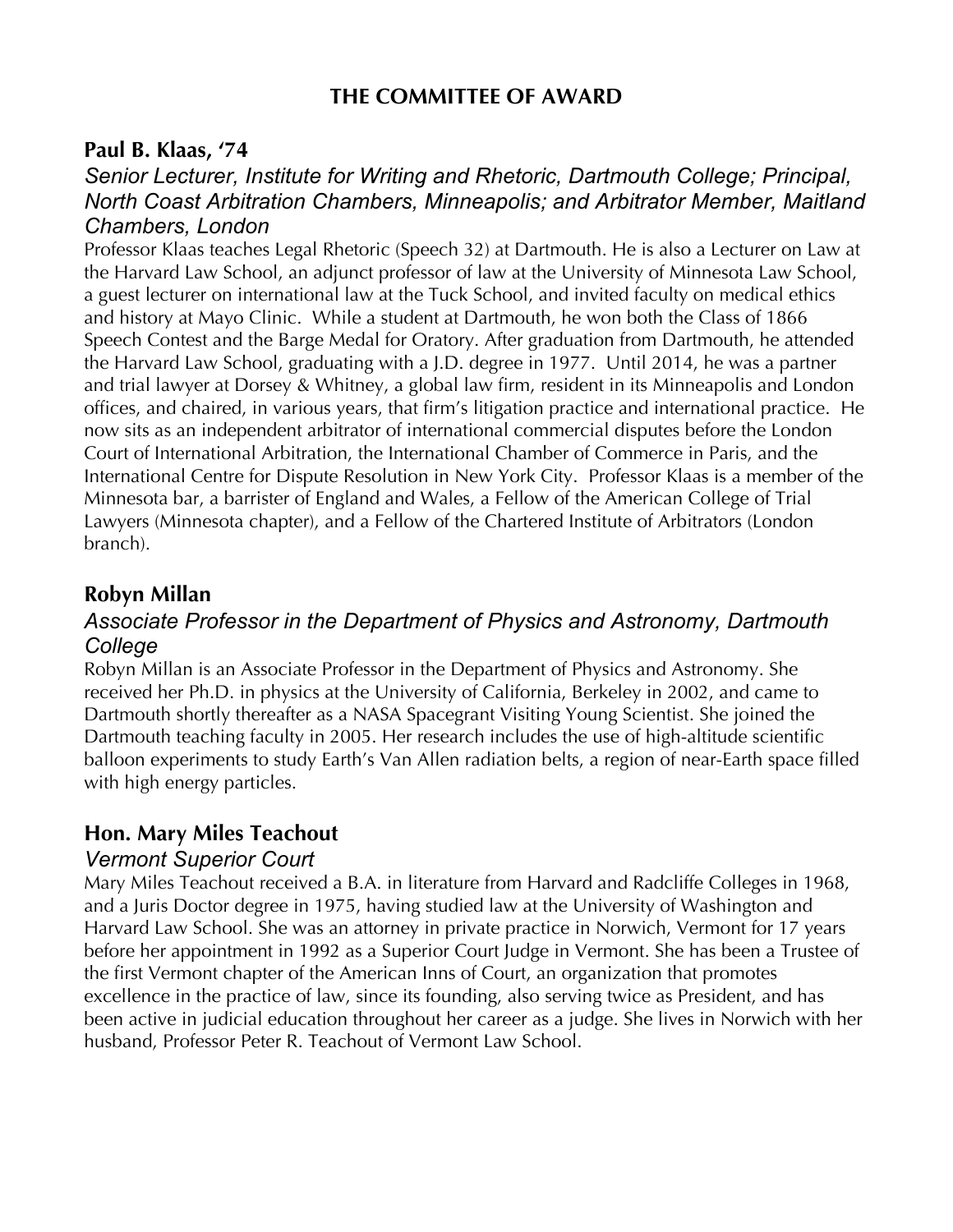## **CLASS OF 1866 PRIZE CONTESTANTS**

## **1. Titus Kabega '17**

#### *Reclaiming the Narrative of Africa*

Hometown: Kampala, Uganda

Engineering Sciences Major

Titus was born and raised in Kampala, Uganda. During his junior year in high school, he attended United World College-USA in New Mexico, and from there, he joined Dartmouth College. At Dartmouth he is involved with the Dartmouth African Student's Association, where he serves as the Vice President for Development.

## **2. James Hickok '17**

#### *A Fulfilling College Experience: Seeking Out Opportunities to Meet New People* Hometown: Westport, Connecticut

Economics Major

James is a goalkeeper on the varsity men's soccer team and has had a lifelong passion for soccer. He is an economics major that has interests in the Spanish and German languages, as he is fluent in Spanish and a citizen of Germany. James took his first speech class during his junior year of high school.

**\*\*\***

## **1. Evan Read '16**

## *Red Light, Green Light, What Light?*

Hometown: Manhasset, New York

Economics and Political Science Double Major

Evan Read is a junior at Dartmouth College, majoring in Economics and Political Science. He is interested in politics, investing, and music, and enjoys spending time outdoors. One day, he hopes to start his own company.

### **2. Sofia Karabasevic '16**

### *The Monsters in Your Backyard*

Hometown: Palm Beach Gardens, Florida

Economics Major, Modified with Sociology

Sofia Karabasevic is a '16 who is majoring in Economics modified with Sociology. She was uprooted from Palm Beach Gardens, Florida and replanted in New Hampshire in order to attend college. She spends her free time learning to thrive in this frigid habitat, and enjoys tapping into the unlimited resources that Dartmouth College provides.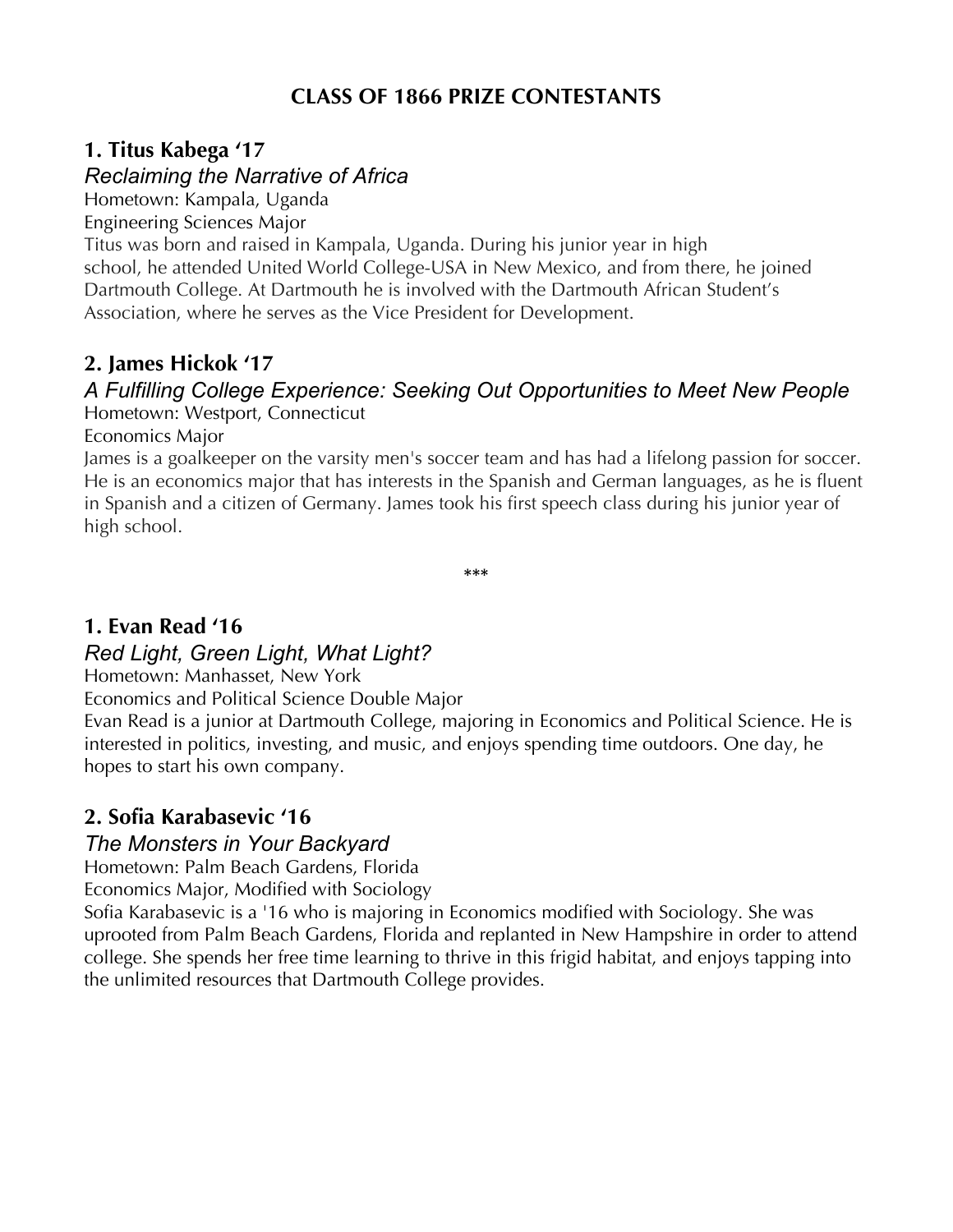## **BENJAMIN F. BARGE PRIZE CONTESTANTS**

## **1. Megan Bogia '15**

## *'A Brief for the Arena:' The Brave Alternative to Perfectionism*

Hometown: Collegeville, Pennsylvania

Government Major

The arc of Megan Bogia's time at Dartmouth can be mainly summed up as a fascination with the intersection point of language and politics. To the political side, she works in the Rockefeller Center both in the Policy Research Shop and in the Peer Mentoring Program. To language, she not only reads whenever she gets the chance, but she also serves as a mediator through Mediation@Dartmouth, where language is the key (if not only) gateway to understanding others in new ways. Currently, she is studying Hemingway as a political philosopher, examining how his war novels can answer the question "is war a product of patriotism?" While she will probably pursue something in public service or academia, Megan is unsure where this love of the two fields will take her after graduation and is excited for the adventure that the uncertainty holds.

## **2. Henry Frost '15**

## *The Ethical Impacts of Autonomous War Machines*

Hometown: Lincoln, Massachusetts

Government and Philosophy Double Major

Henry Frost is a senior studying government and philosophy, and concentrating in international relations, formal logic, and the philosophy of free will. This speech was born as a result of conversations sparked by a philosophy seminar on ethics and artificial intelligence. Between that course and his senior thesis on nuclear weapons, Henry has ended up spending much of his senior year discussing advanced weapons systems. At Dartmouth, he also conducts research in the government department and captains the men's ultimate (frisbee) team.

## **3. Kimberly Strauch '15**

## *Vaccination: Our Best Shot Against Measles*

Hometown: Scarsdale, New York

#### Computer Science Major

Kimberly Strauch wants to use technology to change the world. In her four years at Dartmouth, Kimberly has studied computer science in the hopes of making that goal a reality. In addition to academics, Kimberly is president of Women in Computer Science, serves as an undergraduate advisor, and is a bartender at BarHop. Kimberly has studied abroad in Berlin, Germany, and spent a term doing research in Auckland, New Zealand. She has interned as a software engineer and as a product manager. Anxious to escape the Hanover winters, Kimberly will be moving to warm and sunny California next year to join the IS&T rotational program at Apple.